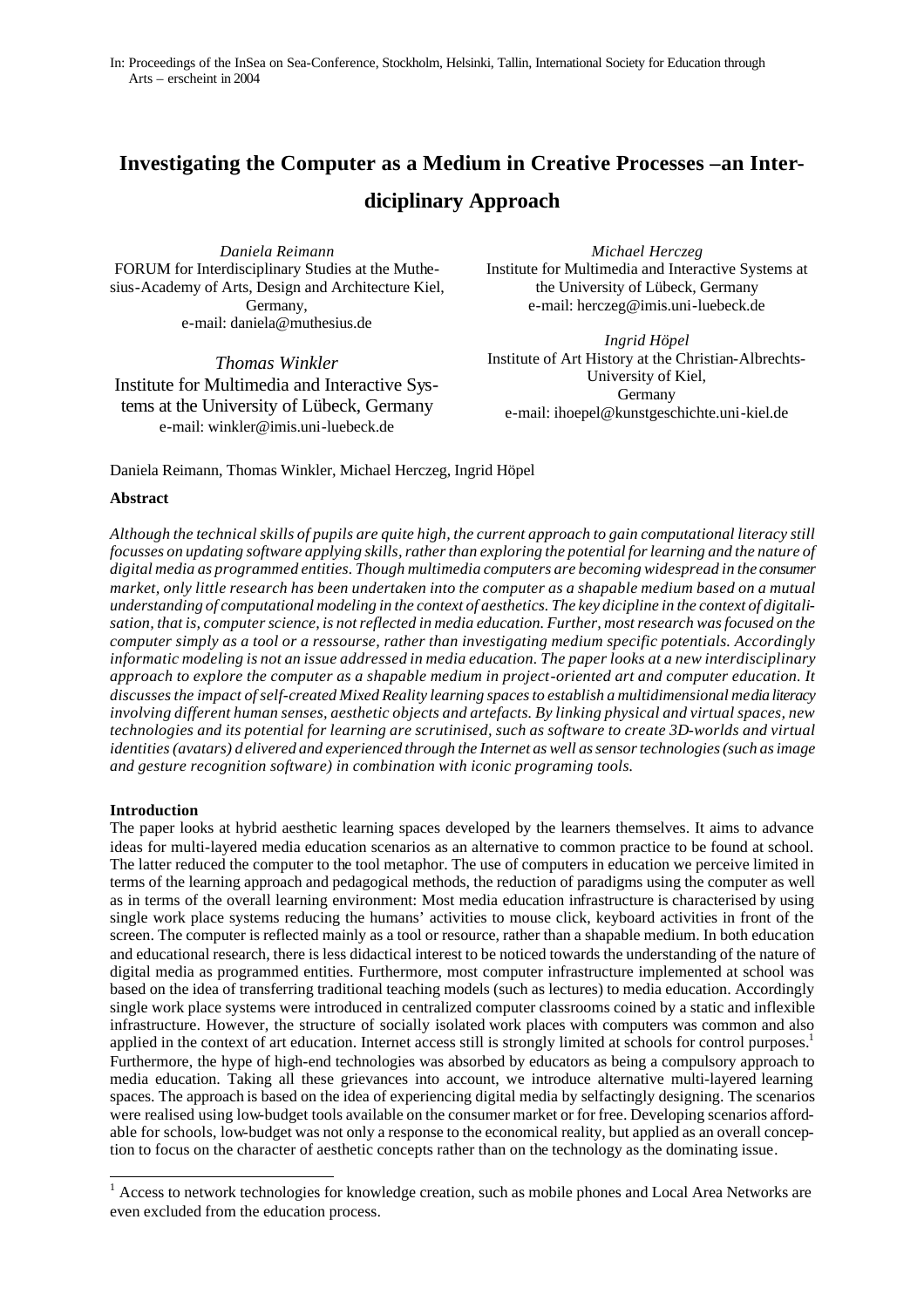#### **Shaping aesthetic Mixed Reality learning spaces**

The concept of Mixed Reality<sup>2</sup> allows for addressing the different human senses. In the context of practices and procedures of contemporary media artists, the notion of Mixed Reality refers to hybrid constellations of artistic practices, objects, events and systems linking high- and low-tech artefacts, applications and communicative processes by using a variety of aesthetic materials of digital and non-digital nature, such as images, bodies, technologies, language, sounds and codes. Such art works allow for linking physical reality with the digital spaces by addressing different human senses. The experimental approach towards the different media is characteristic for work methods to be found in media art and it is defined by the term of artistic constellations [13] (Seelinger, 2001). Hybrid media art projects are often coined by a multidimensional and interdisciplinary approach to arts, crossing the borders between the disciplines such as arts, design, engineering, science, information and communication technologies, philosophy, literature as well as dramatic narratives and performance. However, most collaboration in such interdisciplinary projects is based on the idea of the division of labour, rather than on the idea of a mutual and reciprocal understanding of the other disciplines' approaches. Although the open concept and the variety of different work methods is opening up important impulses for learning, educational research seems to have missed scrutinizing the concept of Mixed-Reality for education purposes.

Fig. 1 The concept of Tangible Media, that is, the interface getting embedded in the objects of the physical world, is reflected in our approach to Mixed-Reality as an augmentation of the physical world.

# **Creating interactive environments with Tangible Media**

l

The computer extends the physical space for communication and acting by adding the digital dimension. Mixed-Reality environments can be perceived as systems of augmented reality. Virtual Reality can be considered being an extension, rather than a replacement of the physical world (as implied in the term of Augmented Reality.)

The concept of Tangible Media allows for implementing the computer into the objects of the physical world, that is, computers is integrated into the very scenario and location where learning takes place. As touching things is a means towards investigating and understanding the world, pupils are encouraged to learn about media by means of graspable objects, rather than reducing their activity to mouse click and key board activities. Tangible media support the interface to get activated in the very situation where learning takes place. A more natural way of interacting with the computer, such as those activated by using hand gestures, motion and body stance of any kind. The combination of sensor technology and iconic programming facilitate a more human centred humanmachine interaction. By making transparent the invisible inside of computer in order to facilitate an overall understanding of algorithms and computational modelling. At the same time it allows for the machine as a visible box to disappear in the context of the overall scenario to the benefit of multi-layered communicative experiences and aesthetic phenomena the learners are confronted with. The latter constitute the overall learning space.

Hard- and software tools are available on the consumer market, such as image and gesture recognition software. Interestingly enough, only little research has been undertaken in exploring micro computers, robots, robotic toys and sensor technologies for learning such as the works by Druin and Hendler [4] (San Diego, CA, 2000), or the works with tangible interfaces by Ishii, Patten and Griffith, [8] (The Hague, the Netherlands, 2000) who introduced the research field of Tangible Media. From an education point of view, sensor technologies and icon based programming allow for crossing the barriers of curricula by facilitating subject-crossing and projectoriented learning.

Current technologies, such as sensor technologies, image and gesture recognition software, allow for linking the digital spaces to the physical communication and acting environments of the pupils by providing interfaces to integrate 3-D-scans and self-created media files. Furthermore, such technologies come along with software tools based on iconic programming, that is, visualizing the lines of code programmed self-actingly by the user. Pupils are encouraged to self-actingly programming the computer and test the self-made programme in the physical environment. By experiencing the computer as a shapeable medium, they become active, creative designers of digital and non-digital artefacts. We believe a long term computational literacy can only be supported on the

 $2$  The term of Mixed Reality was firstly introduced in the area of computer science by Milgram in 1994. It is defined as an overarching concept linking the two established concepts of Augmented Reality (AR), which refers to "augmenting the real or physical world with electronically synthesized data" and Augmented Virtuality (AV), referring to "augmenting or enhancing the virtual world produced by a computer with raw data from the real world." (cp. Ohata, Tamura, p. 2)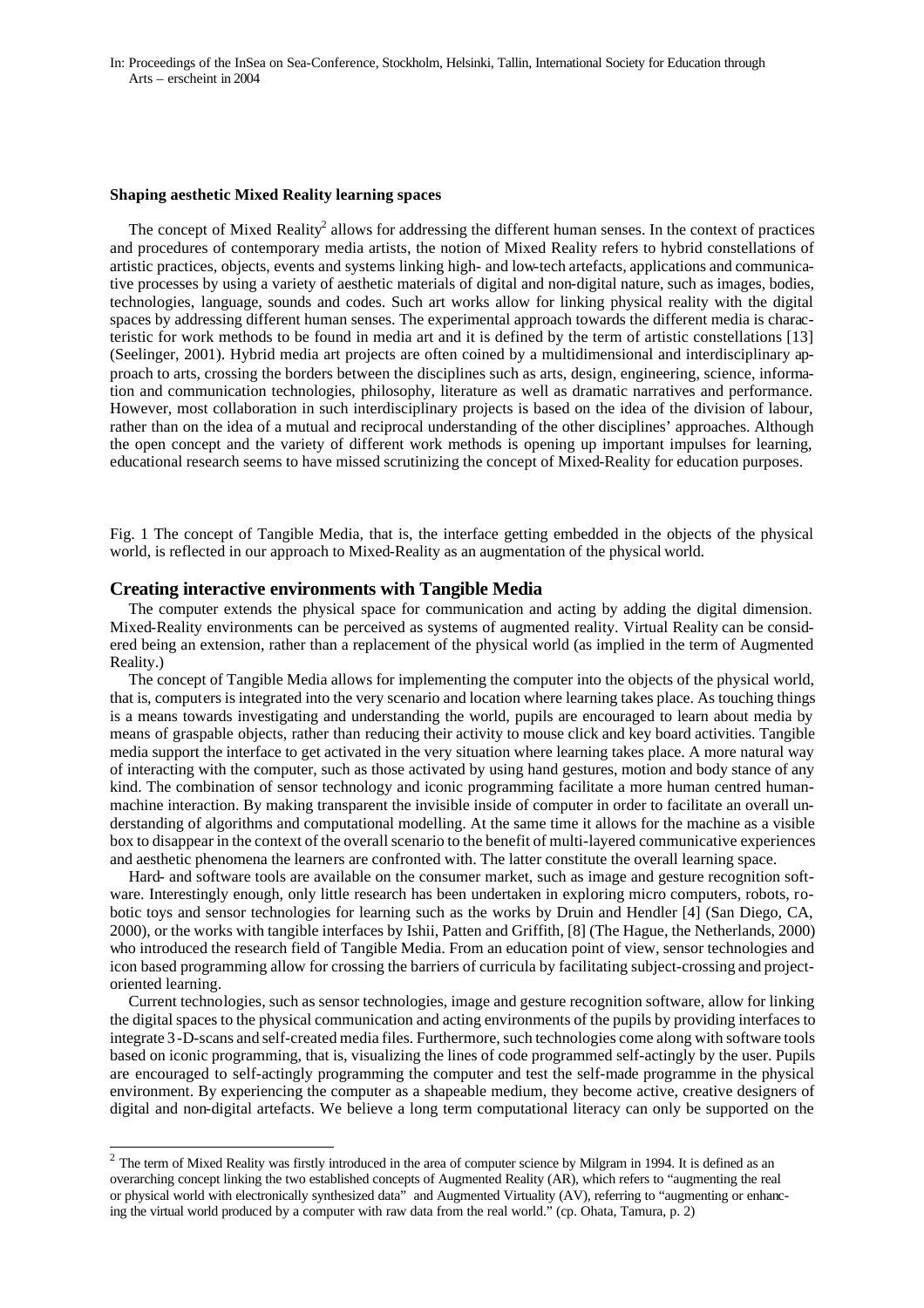bases of an understanding of algorithms by using the computer as a shapeable, and manipulable medium. Pupils learn that programming is a creative and communicative process.

The work processes are coined by collaboratively developing concepts and aesthetic objects which are brought together in the overall hybrid learning space. Pupils learn to instruct micro computers and test the programmes developed. A variety of sensors such as those responding to temperature, haptic click or light have been given to the pupils to experiment with. The pupils themselves develop the overall environments, installations and stories using event-driven programme features. Controlling motion of artifacts which allows for moving static objects in physical space, is realised by means of icon based programming. Micro computers and sensors are represented as icons on the desktop which are connected by pieces of physical string to the micro computer. The learners themselves instruct micro computers by testing self-actingly created programmes in the context of interactive environments. The computer, which is present for the kids in terms of transparency, dissapears in the context of the overall education scenario to the benefit of multi-layered aesthetic phenomena. The latter is characterised as being multi-dimensional, that is, such phenomena address the different human senses during the diverse phases of the development process. The rich learning environment is coined by a variety of dimensions such as those addressing haptic and auditive communication channels. The arrangement of artefacts, aesthetic objects and communicative processes constitute the overall learning space which is stimulating discourse and social interaction.

Fig. 2 Interactive hybrid learning spaces realised with sensor technologies and iconic programming on primary school level as wel as on academic secondary level

.

#### **Extending the Synchronous Communication Space of the Internet using 3D-Worlds and Avatars**

Synchronous communication spaces are strongly limited to either text based chat and Videoconferencing. However, the development software for 3D-worlds delivered through the Internet has become affordable for school kids. From an education point of view, a variety of challenges and opportunities is opening up using such tools in creative and collaborative learning processes. Pupils are enabled to design their own spaces for communication and collaborative experiences to be made in self-created environments. Software tools allow for integrating images, and objects of the physical environment of the pupils, that is, delivering an interface to the physical world. The latter is a general characteristic for Mixed-Reality-environments developed. We consider it of increasing importance in the context of embedding the computer into creative and multidimensional education processes, as it links the basic element for the human being – the physical space – with the digital spaces of the computer. The main challenge offered by virtual spaces is in terms of experiences which differ from such made in the physical environment. The limits and borders with linked to gravity are abrogated in virtuality. The latter can be seen as a medium specific opportunity. Furthermore, pupils are challenged by the immersive effect of virtuality. The awareness about medium specific opportunities for artistic expression we perceive of increasing importance in the context of media literacy to be developed on the long run. <sup>3</sup>

The software tools used come along with a construction tool mediating different approaches to threedimensional imagination of the pupils, such as player-, top-, side- and isometric view of construction level. The self-created world can be tested and experienced collaboratively using the software's player (viewer) modus. After the construction phase the collaborative navigation of the three-dimensional Internet-world representing the opening of an online-event, such as an exhibition. The latter can be put on stage in the context of an onlinemeeting or online event such as an online exhibition. Data projection allows for linking back to the physical environment reflecting Mixed-Reality as an extension of reality as shown in figure 3.

Synchronous communication traditionally is represented simply as text based chat, which supports a rather poor level of communication, given the fact that communication is a complex, dynamic phenomenon involving different human senses, gestures, bodies as well as appearances. The introduction of avatars (as well as bots or agents<sup>4</sup>) add a new dimension to synchronous communication spaces. Avatars constitute digital representations of one's identity in online communication. The term originally is derived from the Hindi and refers to the ability of certain gods to take any form at will. [1] (Altstatt, 2001, pp 7). They can be created self-actingly, e.g. by using portraits which can be integrated in the development software.<sup>5</sup> Furthermore, they can exist as independent

l

 $3$  E.g. a perspective drawing can be transferred and therefore navigated as a three-dimensional virtual model.

<sup>4</sup> Apart from avatars, other forms of continuing basic entities exist, such as embodied conversational agents (e.g. "Rea" by Justine Cassel). Those agents will be of increasing importance in future education scenarios.

<sup>&</sup>lt;sup>5</sup> E.g. using Avatar lab software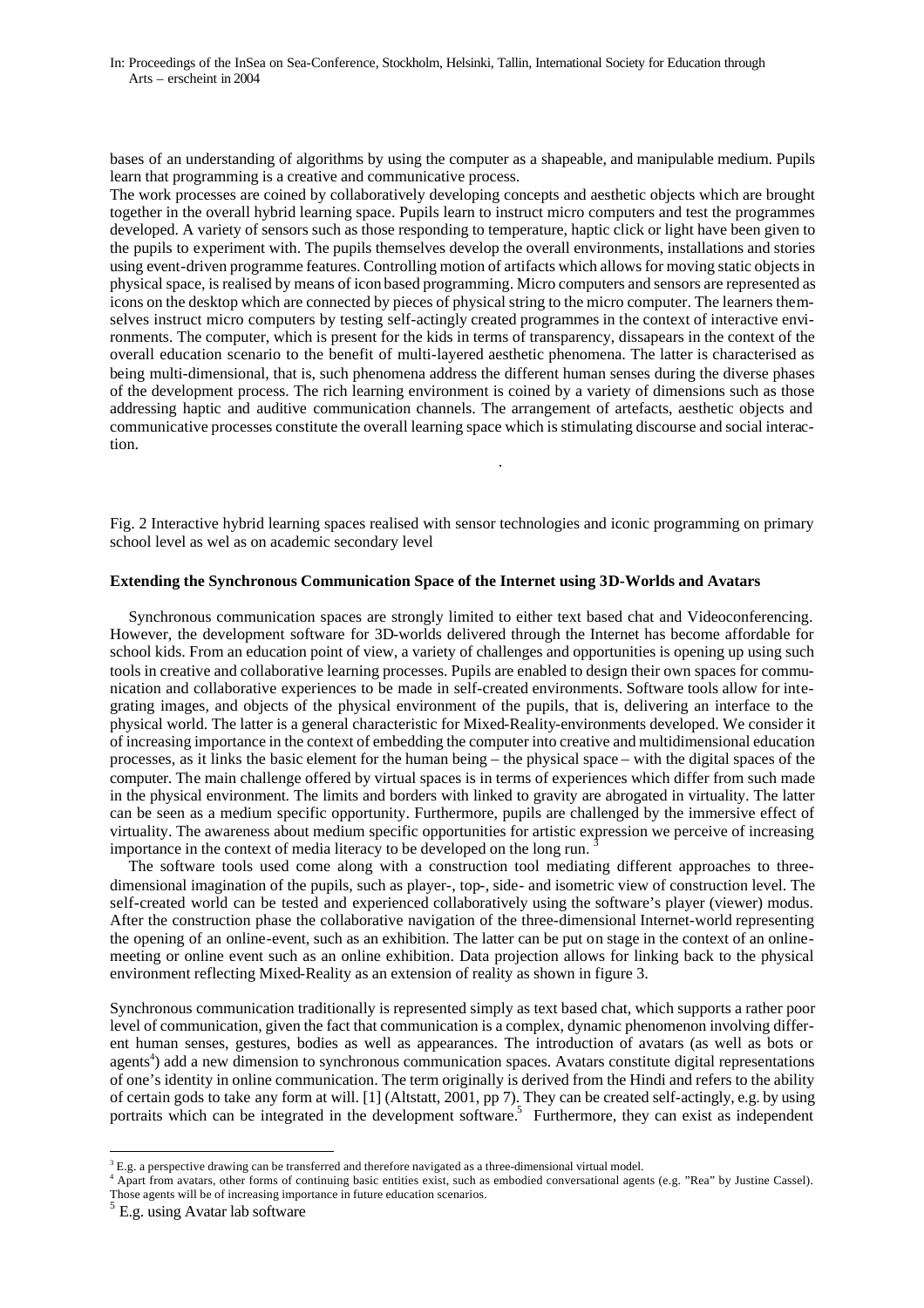entities as part of a virtual environment. In the latter they are representing a range of programmed motion and interaction looped in a particular context. Avatars allow for representing oneself in digital space by means of a chosen or constructed appearance and support a more visualized communication delivered through the Internet. Extending the idea of text-based chat, avatars may be instructed to behave in a particular way by the user. A wide range of hand gestures and body movements linked to human conversations coined by expressions of anger, joy, flirt and the like can be simulated. That is, the user programming the self-created avatar's behaviour himself.

Fig.3 Projection of an Internet world as a part of a Mixed Reality learning space developed by  $8<sup>th</sup>$  graders of a comprehensive school (left); Pupils of 8th grade communicating online as avatars by using hand gestures and body stance

Furthermore, avatars are defined as "embodiments of a person, a concept or philosophy, as concrete manifestations as of a principle attitude, way of life, or the like." [14] (Vesna, 2001). The concept of avatars implies a multidimensional approach to the issue of identity formation. Identity represented by an avatar can be anonymous or changed. Different forms of embodiments exist, such as two-dimensional, static ones as well as dynamic avatars which are able to move and communicate by using gestures, voice and the like. The latter we see of importance because they open up a variety of opportunities for collaborative education processes. The identity chosen can be created (or selected) and be developed further self-actingly by using special development tools for creating dynamic avatars.<sup>6</sup> Those allow for integrating scanned objects or photos of real people. The new opportunities are also referring to a variety of contents for education processes, such as the earlier mentioned complex and intercultural topic of identity and identity formation.

The worlds and identities created have different interfaces linking to the physical space. The software support the integration of photos and scans, sounds and the like which allow for individual creations.

# **Conclusion**

.

As the evaluation has shown the concept of applying computational modeling in the context of art in Mixed Reality learning spaces were proved being an exellent means to stimulate creative processes at the different age levels. The skills gained by the pupils consist of a wide range of experiences and competences linked to aesthetic and computational modeling. Learners become constructers of conceptions, artefacts, competences and models. The construct objects and extend such by programming a particular behaviour.

Furthermore, communication and collaboration have been supported not only by the pedagogical approach of team based learning, It can be an integrated part of a particular networked software which might underpin the concept of social networks. The hypothesis promoting the shaping process - e.g. by self-actingly programming being an excellent means to get the pupils emotionally involved in the learning content was proved right. The hybrid aesthetic learning spaces realised consist of a variety of stimulations in terms of aesthetic, social processes and interaction between the learners. It goes beyond the idea of the learning arrangement which is defined as a combination of different media in a learning environment. The hybrid learning space is located in the very situation where learning is considered best to take place, be it a studio or the like. Such a rich variety of stimulations are hamperd by the rather unflexibel learning environments to be found at school in the common central computer class room.

On the long run, the updating of technical skills can not be perceived as the main educational goal. The projects realised have shown the necessity of the introduction of broader concept of media literacy based on the key competences such as designing and computational modeling. According to our research, the computer needs to get embedded into new forms of project oriented and interdisciplinary learning, rather than simply being a tool for data processing and applying software. Media education is challenged by the idea of integrating the computer as a shapeable medium. It requires for a new culture of learning, which needs has to be established on the long run. The latter includes a new ground-breaking models for the creative use of digital media in education which allow for crossing the barriers of curricula by facilitating subject-crossing and project-oriented learning.

# **References**

l

<sup>6</sup> E.g. by using Java script language